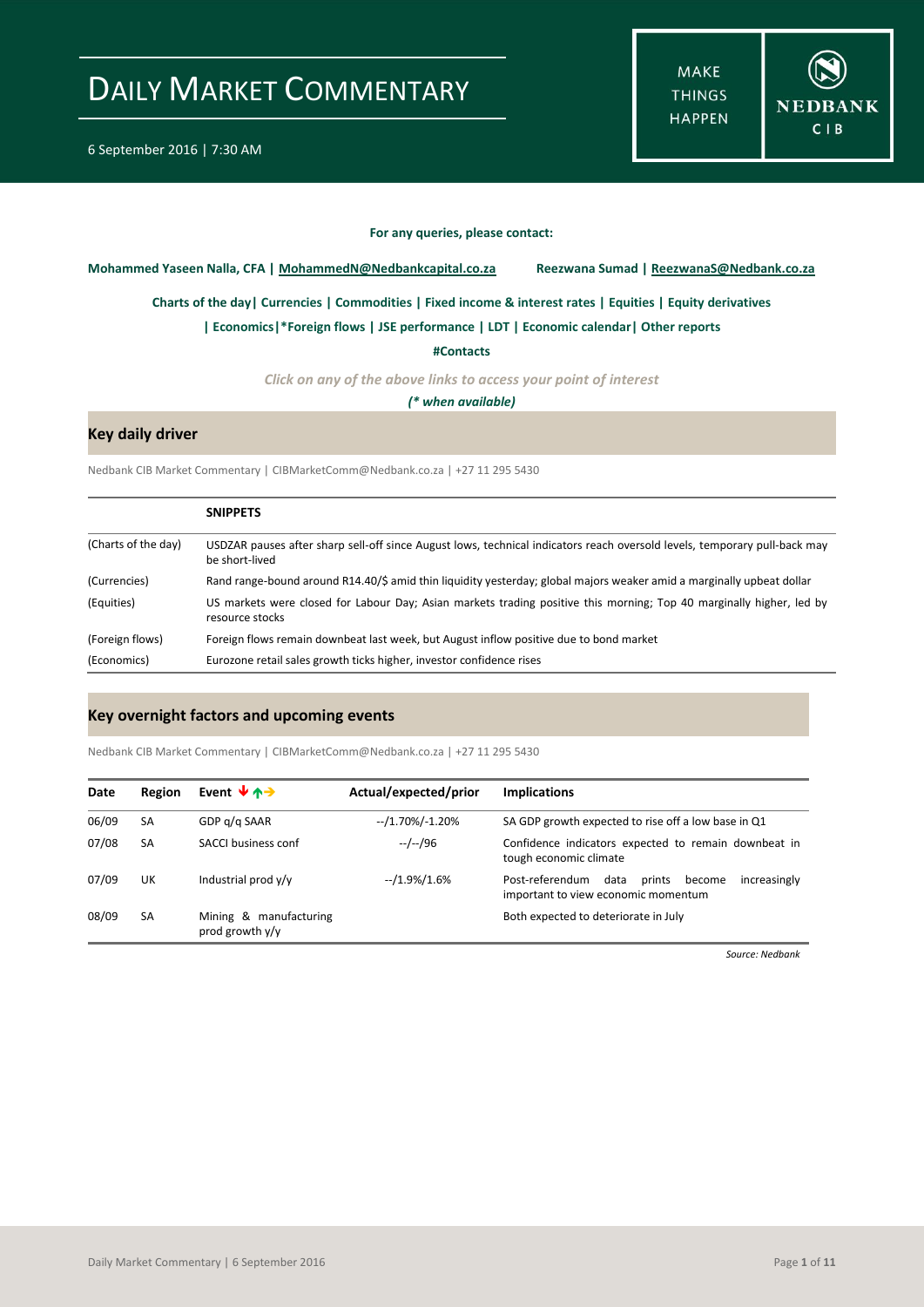## <span id="page-1-0"></span>**Charts of the day** [back to top](#page-0-0) **back to top**

Nedbank CIB Market Commentary | CIBMarketComm@Nedbank.co.za | +27 11 295 5430

- The very recent softening in the dollar resulted in a near-term pause in the USDZAR sell-off. Technical indicators supported this move, as the RSI and stochastic indicators reached oversold (rand) territory. This after a sharp 12.2% sell-off in the USDZAR from the August lows on the back of political event risk. The USDZAR is currently trending close to the one-standard-deviation level from the long-term mean, which comes through at R14.68/\$. Rand resistance levels on the downside are the 76.4% Fibonacci projection of R14.31/\$, the horizontal pivot level of R14.20/\$, and the two-standard-deviation level of R13.90/\$. Should near-term political event risk subside, we may see the rand test these stronger levels. Should these risks escalate, the bias for a weaker rand will persist, with upside levels of R15.00/\$ (61.8% Fibonacci projection), and R15.34/\$ (L/T mean) posing as rand support.
- Similarly with the EURZAR cross, support was faced at the channel ceiling level of R16.50/€ before easing off to current levels. The EURZAR continues to trend within the appreciating (rand) channel since the start of the year, and may continue to do so for as long as the euro weakens against the dollar, or the 50-day moving average remains below the 200-day moving average. As mentioned, near-term political event risk will be a key driver of the rand and any escalation in these risks will test the upside targets of R16.41/€ (channel ceiling) and R16.75/€ (200-day moving average). Nonetheless, the medium and longer term bias is still for a weaker rand to prevail
- GBPZAR has paused at the 50% Fibonacci projection of R19.29/£, after rising from the 2015 low of R17.03/£. The sterling is predisposed to event-risk from the conclusion of the Brexit, which may weaken the sterling when it takes place. This may support the GBPZAR cross over the medium and long term. For now, near-term upside targets are R19.29/£ and R19.82/£ - key Fibonacci levels, while resistance will likely hold at R18.76/£ and R18.10/£ (38.2% and 23.6% projections).
- Although the longer term outlook is for a weaker rand, the near term outlook depends on the local political landscape, the Medium Term Budget Policy Statement next month, the risk of a ratings downgrade in December, and a possible Fed rate hike in December.



#### **EURZAR tests medium-term declining channel ceiling**

#### **GBPZAR pauses at 50% Fibonacci projection**



*Source: Bloomberg, Nedbank*

#### **Recent USDZAR pull-back due to softer dollar may be short-lived should local political risk rise**



*Source: Bloomberg, Nedbank*

*Source: Bloomberg, Nedbank*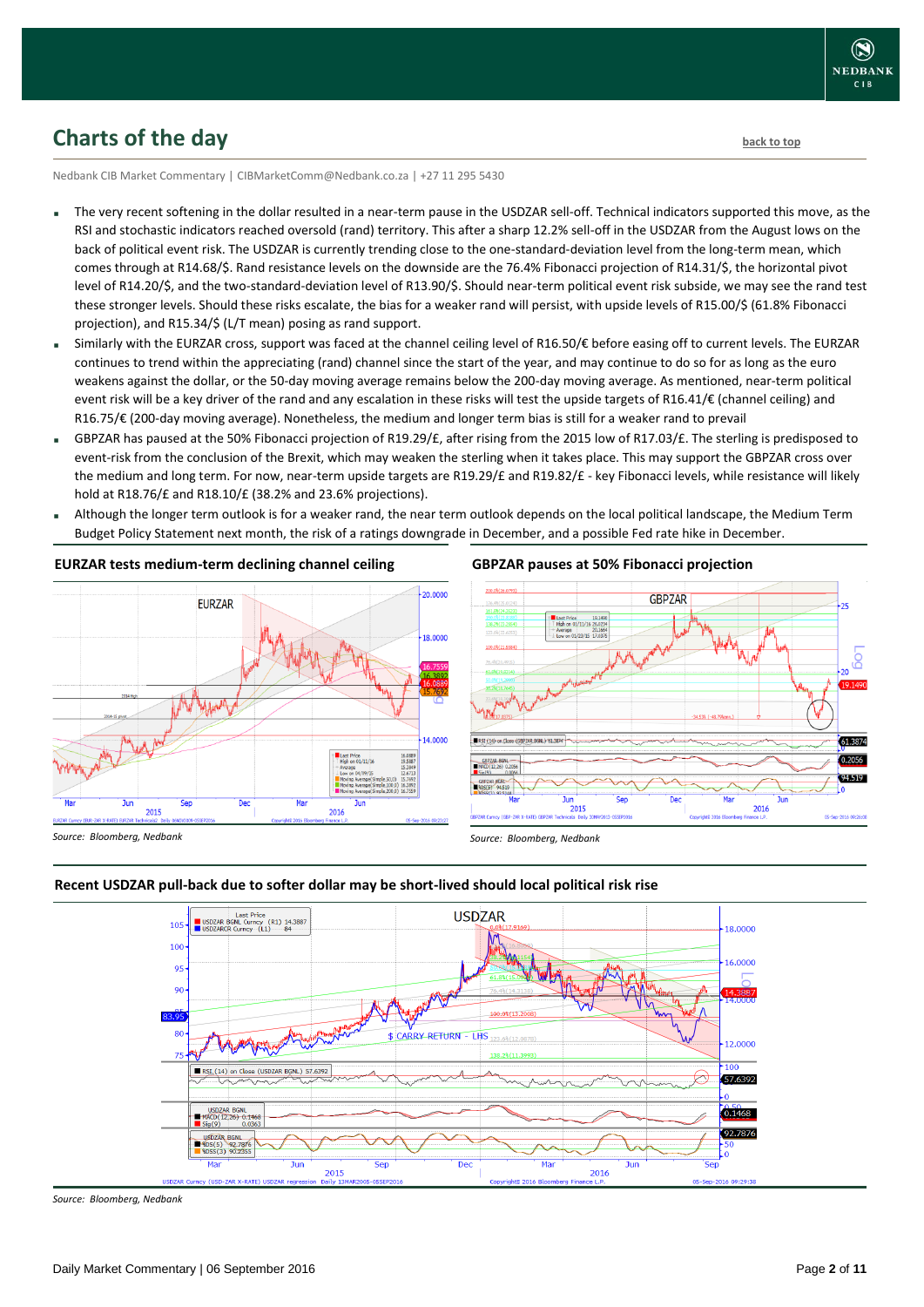

### <span id="page-2-0"></span>**Currencies [back to top](#page-0-0)**

Business Banking FX | +27 11 535 4003 | Corporate FX | +2711 535 4002 | Institutional FX | +2711 535 4005

- The new week opened with the rand trading in the low 14.40's. This post the general sell off of dollars on Friday, following the disappointing U.S jobs data. The session yesterday was particularly subdued. Despite this the rand has continued to perform poorly relative to its peers, this in the wake of the on-going saga regarding the finance minister and the apparent turmoil in the ruling party. The local unit managed to a best level of 14.3350 on the day and closed at 13.3900. Due to the U.S holiday yesterday, there was no overnight activity, this morning currently trading at 14.3900, EURZAR is trading at 16.0375 and 19.1670.
- International markets on the day were similarly subdued , EURUSD confined to a 43 point range on the day, this morning currently trading at 1.1145, which was the low traded yesterday .
- Gold has also held steady in the wake of the limited levels of activity, this morning currently trading at 1326.50.
- Data releases scheduled for today, locally we have GDP (Q2), from Europe we have German factory orders and Eurozone GDP and from the U.S we have non-manufacturing ISM and labour market conditions.
- Due to the U.S holiday yesterday market activity across the board was particularly subdued, but the rand will most likely remain firmly on the back foot while local factors deter foreign participation, and any strength in the rand provides the opportunity for renewed dollar buying. Possible trading range in the rand today 14.2800 to 14.5300

|                                 |            | $\%$ $\Delta$ | $\Delta_0$       | $\Delta_0$ |                       |                     |
|---------------------------------|------------|---------------|------------------|------------|-----------------------|---------------------|
| <b>Majors</b>                   | Last price | $-1d$         | <b>MTD</b>       | <b>YTD</b> | <b>Month</b><br>trend | <b>USD</b> trend    |
|                                 |            |               |                  |            |                       |                     |
| <b>GBPUSD</b>                   | 1.33       | 0.05          | 1.37             | $-9.60$    | ♠                     | <b>USD</b> weakness |
| <b>EURUSD</b>                   | 1.11       | $-0.04$       | $-0.09$          | 2.60       | ⊕                     | USD strength        |
| <b>USDJPY</b>                   | 103.63     | 0.31          | 0.34             | $-13.79$   | ⇑                     | USD strength        |
| <b>USDAUD</b>                   | 1.31       | $-0.47$       | $-1.34$          | $-4.35$    | ⊕                     | <b>USD</b> weakness |
|                                 |            | $\%$ $\Delta$ | $\Delta_0$       | $\Delta$   | <b>Month</b>          | <b>ZAR</b> trend    |
| <b>Rand crosses</b>             | Last price | $-1d$         | <b>MTD</b>       | <b>YTD</b> | trend                 |                     |
| <b>USDZAR</b>                   | 14.38      | $-0.05$       | $-2.26$          | $-7.13$    | ⊕                     | ZAR strength        |
| <b>GBPZAR</b>                   | 19.15      | $-0.01$       | $-0.94$          | $-16.05$   | ⊕                     | ZAR strength        |
| <b>EURZAR</b>                   | 16.03      | $-0.09$       | $-2.35$          | $-4.73$    | ⊕                     | ZAR strength        |
| <b>AUDZAR</b>                   | 10.96      | 0.42          | $-0.93$          | $-2.89$    | ⊕                     | ZAR strength        |
| ZARJPY                          | 7.21       | 0.35          | 2.67             | $-7.16$    | ♠                     | ZAR strength        |
|                                 |            | $\%$ $\Delta$ | $\% \Delta$      | $\Delta$   | <b>Month</b>          | <b>ZAR</b> trend    |
| <b>African FX</b>               | Last price | $-1d$         | <b>MTD</b>       | <b>YTD</b> | trend                 |                     |
| ZARMWK (Malaw ian kw acha)      | 50.07      | $-0.09$       | 2.17             | 16.07      | ⇑                     | ZAR strength        |
| ZARBWP (Botsw ana pula)         | 0.75       | $-0.05$       | 1.11             | 2.79       | ⇑                     | ZAR strength        |
| ZARKES (Kenyan shilling)        | 7.05       | 0.10          | 2.37             | 6.61       | ⇑                     | ZAR strength        |
| ZARMUR (Mauritian rupee)        | 2.46       | 0.06          | 2.70             | 5.95       | ⇑                     | ZAR strength        |
| ZARNGN (Nigerian naira)         | 21.89      | $-0.01$       | $-4.99$          | 70.04      | ⊕                     | <b>ZAR</b> weakness |
| ZARGHS (Ghanian cedi)           | 0.28       | $-0.18$       | 2.41             | 12.19      | ⇑                     | ZAR strength        |
| ZARZMW (Zambian kw acha)        | 0.69       | $-0.01$       | 5.79             | $-3.57$    | ⇑                     | ZAR strength        |
| ZARMZN (Mozambican metical)     | 5.20       | 0.06          | 5.27             | 67.83      | ♠                     | ZAR strength        |
| Source: Bloomberg & Nedbank CIB | Time       |               | 2016/09/06 07:19 |            |                       |                     |

*\*Please note that the sign on the % change reflects the change on the headline number. The narrative indicates the trend direction over the month. For trade in any of these currencies, contact our FX dealing desks*



*Source: Bloomberg, Nedbank*

#### **EUR/USD**



*Source: Bloomberg, Nedbank*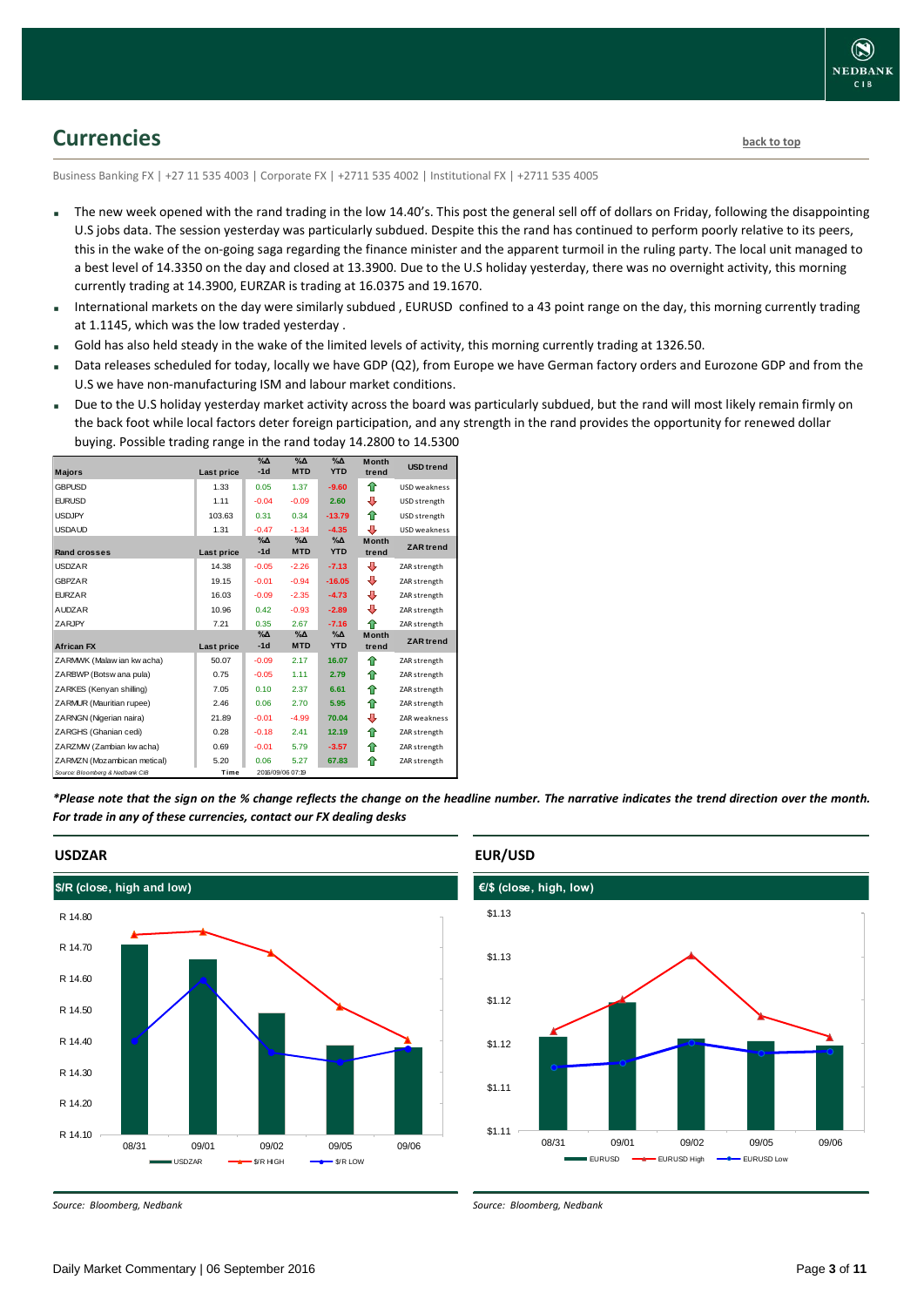### <span id="page-3-0"></span>**Commodities [back to top](#page-0-0)**

Nedbank CIB Market Commentary | CIBMarketComm@Nedbank.co.za | +27 11 295 5430| +27 11 535 4038

- Gold maintained its incline yesterday, albeit slowing from the previous trading session. Markets are still uncertain as to the timing of a Fed rate hike, hence this uncertainty is fuelling some short-term safe-haven demand, and bargain buying on the back of a marginally weaker dollar. The medium-term outlook for the gold price is tied to central bank actions, particularly the Fed. A rate hike may strengthen the dollar, which may hamper demand for gold.
- Oil remained volatile, initially rising spiking by \$2/bbl. as Russian and Saudi oil ministers indicated that they have many tools at their disposal to support oil prices, a production freeze being one of them, but the price fell just as sharply when no detail was provided nor any concrete plans or timelines were mentioned for stabilisation efforts.

| <b>Commodities</b>              | Last price | $\% \Delta$<br>$-1d$ | $\% \Delta$<br><b>MTD</b> | $\% \Delta$<br><b>YTD</b> | <b>Month</b><br>trend |
|---------------------------------|------------|----------------------|---------------------------|---------------------------|-----------------------|
| Brent near future (\$)          | 47.73      | 0.21                 | 1.47                      | 28.03                     | ⇑                     |
| WTI crude (\$)                  | 45.32      | 1.98                 | 1.39                      | 22.35                     | ⇑                     |
| Gold spot (\$)                  | 1 326.56   | $-0.03$              | 1.41                      | 24.89                     | ⇑                     |
| Platinum spot (\$)              | 1 074.99   | 0.12                 | 2.32                      | 20.30                     | ⇑                     |
| SA w hite maize spot (R)        | 4 0 26 00  | $-2.00$              | $-1.13$                   | $-13.62$                  | ⇩                     |
| Source: Bloomberg & Nedbank CIB | Time       |                      | 2016/09/06 07:19          |                           |                       |

#### **Platinum vs Gold**



*Source: Bloomberg*

**Brent Crude vs West Texas Intermediate**



*Source: Bloomberg*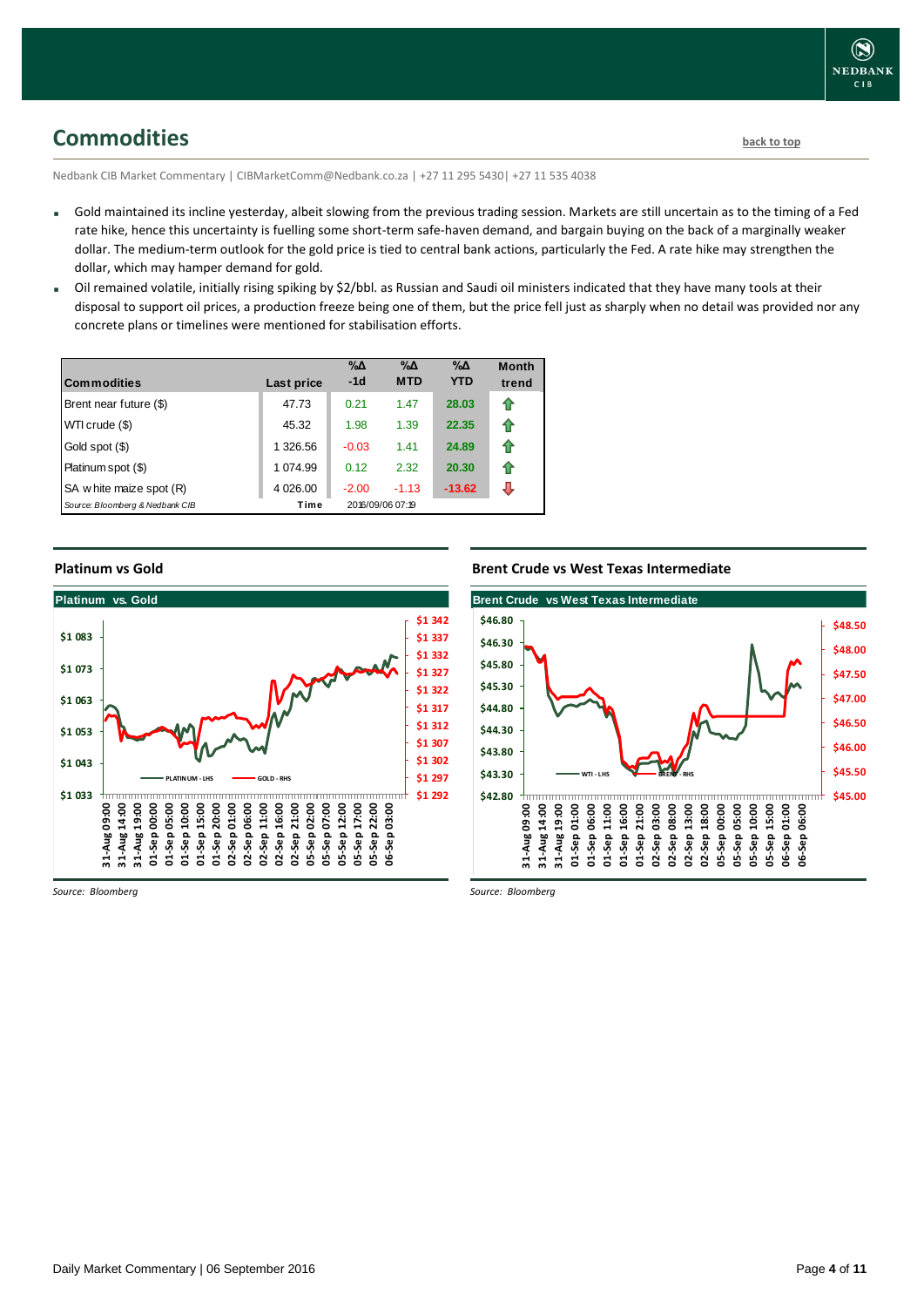## <span id="page-4-0"></span>**Fixed income and interest rates back to the line of the set of the set of the set of the set of the set of the set of the set of the set of the set of the set of the set of the set of the set of the set of the set of th**

 **Δ** 

**Month** 

 **Δ** 

 **Δ** 

|                                 |            | Δ              | Δ                | Δ          | <b>Month</b>  |                 |
|---------------------------------|------------|----------------|------------------|------------|---------------|-----------------|
| <b>Bonds</b>                    | Last price | 1 <sub>d</sub> | <b>MTD</b>       | <b>YTD</b> | trend         | <b>FRAs are</b> |
|                                 | %          | bps            | bps              | bps        |               |                 |
| R203-1 yrs                      | 7.78       | 13.97          | $-2.03$          | $-74.43$   | ⊕             | 3X6 FRA         |
| R208-4.6 yrs                    | 8.33       | $-0.20$        | $-15.90$         | $-108.40$  | ⊕             | 6X9 FRA         |
| R186-10.3 yrs                   | 8.85       | $-0.60$        | $-20.40$         | $-91.40$   | ⊕             | 9X12 FF         |
| R2048-31.5 yrs                  | 9.51       | $-0.20$        | $-16.00$         | $-89.60$   | ⊕             | 18X21 F         |
| <b>US 10 yr</b>                 | 1.61       | 0.63           | 2.83             | $-66.07$   | ✿             | SA 2yr \$       |
| <b>UK 10 yr</b>                 | 0.72       | $-1.24$        | 11.84            | $-63.37$   | ♠             | SA 3yr \$       |
| German 10 yr                    | $-0.05$    | 11.63          | $-26.15$         | $-107.63$  | ⊕             | SA 5yr \$       |
| Japan 10 yr                     | $-0.01$    | $-72.73$       | $-85.71$         | $-103.40$  | ⊕             | SA 10yr         |
|                                 |            | Δ              | Δ                | Δ          | <b>Month</b>  | SA 15yr         |
| <b>Money Market</b>             | Last price | 1 <sub>d</sub> | <b>MTD</b>       | <b>YTD</b> | trend         |                 |
|                                 | $\%$       | bps            | bps              | bps        |               | Spread          |
| SA repo rate                    | 7.00       | 0.00           | 0.00             | 75.00      | $\Rightarrow$ |                 |
| SA prime rate                   | 10.50      | 0.00           | 0.00             | 75.00      | ➾             | 2v10v           |
| SA CPI (MTD = previous month)   | 6.00       |                | $-30.00$         |            | ⊕             | 3v10v           |
| SA 3m JIBAR                     | 7.36       | 0.00           | 0.00             | 73.30      | ⇛             | R186-R2         |
| SA 3m NCD                       | 7.33       | 0.00           | $-5.00$          | 72.50      | ⊕             | R2048-F         |
| SA 6m NCD                       | 8.03       | 0.00           | $-2.50$          | 51.25      | ⊕             | 5y-R186         |
| SA 12m NCD                      | 8.60       | 0.00           | $-5.00$          | 16.25      | ⊕             | 10y-R18         |
| US 3m LIBOR                     | 0.83       | $-0.17$        | $-0.59$          | 22.07      | ⊕             | 15y-R18         |
| UK 3m LIBOR                     | 0.38       | $-0.12$        | $-0.44$          | $-20.73$   | ⊕             | SA 5yr          |
| Japan 3m LIBOR                  | $-0.04$    | 0.07           | $-0.41$          | $-11.22$   | ⊕             | Source: Blo     |
| Source: Bloomberg & Nedbank CIB | Time       |                | 2016/09/06 07:19 |            |               |                 |

Bond flow sales |+2711 535 4021 | Corporate Money Markets | +2711 535 4007 | Business Bank Money Markets | +2711 535 4006

| trend                | <b>FRAs and Swaps</b>            | Last price        | 1 <sub>d</sub> | <b>MTD</b> | <b>YTD</b> | trend        |
|----------------------|----------------------------------|-------------------|----------------|------------|------------|--------------|
|                      |                                  | $\%$              | bps            | bps        | bps        |              |
| ⊕                    | 3X6 FRA                          | 7.51              | $-1.00$        | $-5.00$    | 9.50       | ⊕            |
| ⊕                    | 6X9 FRA                          | 7.62              | 0.00           | $-7.00$    | $-15.50$   | ⊕            |
| ⊕                    | 9X12 FRA                         | 7.74              | 1.00           | $-6.00$    | $-51.00$   | ⊕            |
| ⊕                    | <b>18X21 FRA</b>                 | 7.80              | 0.00           | $-3.00$    | $-121.00$  | ⊕            |
| 合                    | SA 2yr Swap                      | 7.66              | $-1.00$        | $-4.80$    | $-49.60$   | ⊕            |
| ⇑                    | SA 3yr Sw ap                     | 7.75              | $-1.00$        | $-7.30$    | $-79.90$   | ⊕            |
| ⊕                    | SA 5yr Sw ap                     | 7.94              | 0.75           | $-10.75$   | $-105.25$  | ⊕            |
| ⊕                    | SA 10yr Swap                     | 8.30              | 0.25           | $-11.75$   | $-116.75$  | ⊕            |
| Month                | SA 15yr Swap                     | 8.36              | $-1.80$        | $-12.80$   | $-129.75$  | ⊕            |
| trend                |                                  |                   | Δ              | Δ          | Δ          | <b>Month</b> |
|                      |                                  |                   |                |            |            |              |
|                      | <b>Spreads</b>                   | <b>Last price</b> | 1 <sub>d</sub> | <b>MTD</b> | <b>YTD</b> | trend        |
|                      |                                  | $\frac{0}{0}$     | bps            | bps        | bps        |              |
|                      | 2v10v                            | $-0.64$           | $-1.25$        | 6.95       | 67.15      | ⇑            |
|                      | 3v10v                            | $-0.54$           | $-1.25$        | 4.45       | 36.85      | ✿            |
|                      | R186-R203                        | 1.21              | $-14.57$       | $-18.37$   | $-16.97$   | ⊕            |
|                      | R2048-R186                       | 0.65              | 0.40           | 4.40       | 1.80       | ✿            |
| ⇛<br><br>⊕<br>⇛<br>⊕ | 5y-R186                          | $-0.93$           | 1.35           | 9.65       | $-13.85$   | ✿            |
| ⊕                    | 10y-R186                         | $-0.56$           | 0.85           | 8.65       | $-25.35$   | ⇮            |
| ⊕                    | 15y-R186                         | $-0.48$           | $-1.20$        | 7.60       | $-38.35$   | ⇮            |
| ⊕<br>⊕               | SA 5yr CDS spread - basis points | 251.00            | $-9.50$        | $-9.00$    | $-85.00$   | ⊕            |

USD remains at the weak levels post-NFP and Asian equities rally overnight so risk looks generally okay as we begin today's trading session.

 Nothing new standing out politically here in SA so we await this morning's auction and GDP print to test the offshore appetite. Locals hesitant to lend at these levels and will look again at 9.00 on R186s. 8.84/8.82 looks a big technical level. We open on it.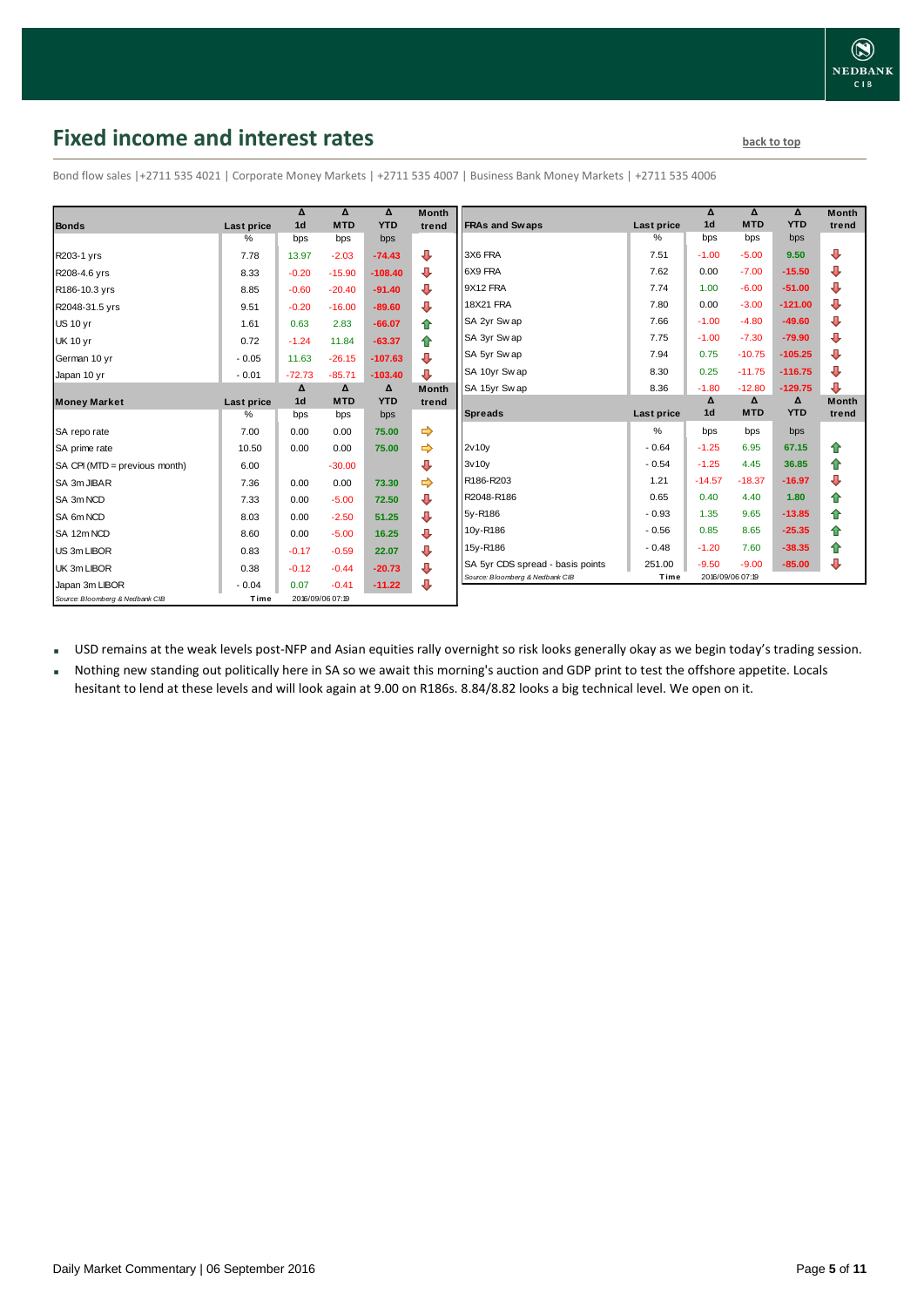

### <span id="page-5-0"></span>**Equities [back to top](#page-0-0)**

Cash equities | +2711 535 4030/31

#### **South Africa**

 After a strong positive start to the week, the Top 40 retreated and closed just off the lows, up +0.23%. Resources rose +0.6% aided by diversified and precious metals despite Anglo platinum limiting gains with a -4% decline. Financials were a mixed bag with banking stocks gains offsetting property stocks losses. Naspers shot up +1.2% and dragged industrials to marginally show gains on the day. Buildmax announced a cautionary and rallied +6%, Grand Parade released full year results showing a 70% decrease in EPS and Resilient launched an exchangeable bond. The value traded was R18.5 billion and the rand was hovering around 14.38 to the US dollar at the close.

#### **UK/Europe**

 European markets closed a choppy trading session with slight gains (Stoxx Europe 600 +0.05%) to mark the 3rd consecutive day in the black. The volatility on the day was on the back of low liquidity as the US market was closed for a holiday. Crude oil ticked up and as Russia and Saudi Arabia forged a partnership which lifted energy stocks around the region. Business activity for August dripped increasing the call for additional stimulus at the ECB meeting later this week. In company news, Zodiac Aerospace fell after a profit warning, Marks & Spencer declined after announcing proposals to cut 925 jobs and UBS downgraded Hugo Boss.

#### **USA**

The US market was closed to celebrate their Labour Day holiday.

#### **Asia**

 Without a lead from Wall Street, Asian markets are trading in positive territory, the MSCI Asia Pacific is up +0.4%. The Australian central bank has left interest rates unchanged at record low of 1.5% but the ASX200 is still down -0.4% led lower by information technology and real estates. Energy stocks are higher driven by an uptick in the price of oil; BHP Billiton and South 32 are up +0.8% and 2.5% respectively. Tencent is currently up +1.6% in Hong Kong this morning.

|                                 |               | $\% \Delta$ | %Δ               | $\Delta_0$ | <b>Month</b> |
|---------------------------------|---------------|-------------|------------------|------------|--------------|
| <b>Developed Markets</b>        | Last price    | $-1d$       | <b>MTD</b>       | <b>YTD</b> | trend        |
| Dow Jones                       | 18 491.96     | 0.49        | 0.49             | 6.12       | ⇑            |
| Nasdag                          | 5 249.90      | 0.70        | 0.70             | 4.84       | ⇑            |
| S&P 500                         | 2 179.98      | 0.42        | 0.42             | 6.66       | ⇑            |
| DJ Eurostoxx 50                 | 3 0 7 9 . 7 4 | 1.87        | 1.87             | $-5.75$    | ⇑            |
| <b>DAX</b>                      | 10 672.22     | $-0.11$     | 0.75             | $-0.66$    | 合            |
| CAC                             | 4 541 08      | $-0.02$     | 2.32             | $-2.07$    | 企            |
| <b>FTSE</b>                     | 6879.42       | $-0.22$     | 1.44             | 10.21      | ⇑            |
| ASX200                          | 5407.60       | $-0.40$     | $-0.47$          | 2.11       | ⊕            |
| Nikkei 225                      | 17 073.45     | 0.21        | 2.08             | $-10.30$   | ⇑            |
| <b>MSCI World</b>               | 1737.39       | 0.16        | 1.04             | 4.49       | ⇑            |
|                                 |               | %Δ          | %Δ               | %Δ         | <b>Month</b> |
| <b>Emerging Markets</b>         | Last price    | $-1d$       | <b>MTD</b>       | <b>YTD</b> | trend        |
| Hang Seng                       | 23 697.47     | 0.20        | 3.14             | 8.14       | ♠            |
| Shanghai                        | 3 0 7 3 4 3   | 0.04        | $-0.39$          | $-13.16$   | ⊕            |
| Brazil Bovespa                  | 59 566 34     | $-0.08$     | 2.88             | 37.41      | 合            |
| India - NSE                     | 28 811.08     | 0.98        | 1.26             | 10.31      | ⇑            |
| Russia Micex                    | 2 017.38      | 0.68        | 2.32             | 14.54      | ⇑            |
| <b>MSCI</b> Emerging            | 909.60        | 1.11        | 1.78             | 14.54      | ⇑            |
|                                 |               | $\% \Delta$ | %Δ               | %Δ         | <b>Month</b> |
| <b>SA Indices</b>               | Last price    | $-1d$       | <b>MTD</b>       | <b>YTD</b> | trend        |
| <b>JSE All Share</b>            | 53 622.00     | 0.23        | 1.69             | 5.78       | ⇑            |
| Top 40                          | 47 078.69     | 0.23        | 1.77             | 2.80       | ⇮            |
| Resi 10                         | 31 895.46     | 0.57        | 2.56             | 25.60      | ⇮            |
| Indi 25                         | 72 531.44     | 0.08        | 1.62             | 1.08       | 合            |
| Fini 15                         | 14 959.96     | 0.37        | 1.98             | $-1.81$    | ♠            |
| Source: Bloomberg & Nedbank CIB | Time          |             | 2016/09/06 07:19 |            |              |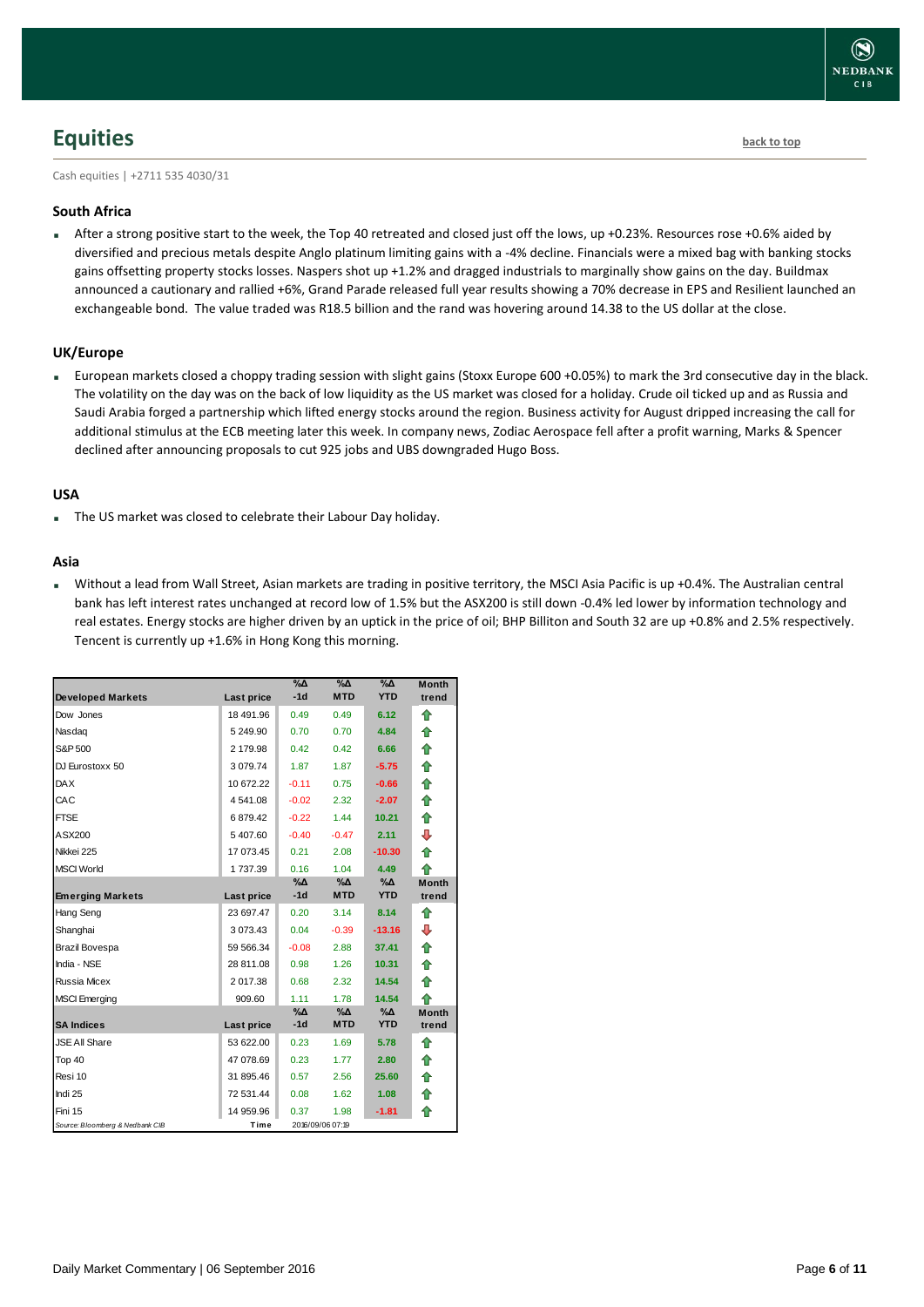### <span id="page-6-0"></span>**Economics [back to top](#page-0-0)**

Nedbank CIB Market Commentary | CIBMarketComm@Nedbank.co.za | +27 11 295 5430

#### **Europe**

- Eurozone retail sales growth rose to 2.9% y/y in July, from 1.7% in June, beating forecasts of 1.8%. Sales of food, drink and tobacco surged, along with auto fuel and special store sales. Sales of non-food products also edged higher.
- Retail sales growth rose in Germany and France, edged lower but remained positive in Ireland, Spain and France, while no data was available for the Netherlands and Italy.
- Sentix investor confidence rose to 5.6 points, from 4.2 in August, beating forecasts of 5. Both sentiment over the current situation and expectations of the future rose. This may be due to the pause in talks of the Brexit conclusion which may well be imminent in the medium term.

**Synopsis: The monetary policy bias remains ultra-loose for the Eurozone, as growth is still sluggish while inflation is very low, and Brexit risks threaten to worsen these metrics. We may see further interest rate cuts by the ECB, with the possibility of an extension in the asset purchase programme (the official deadline is March 2017).**

### <span id="page-6-1"></span>**Foreign flows back** [to top](#page-0-0) **back** to top

Nedbank CIB Market Commentary | CIBMarketComm@Nedbank.co.za | +27 11 295 5430

- Foreign flows posted a net outflow of R7.8 billion last week, due to the R5.8 billion sell-off in equities and a R2 billion sell-off in bonds.
- For the month of August, net inflows amounted to R7.3 billion, propped up by the bond market's R11 billion inflow. For the quarter to date, bond inflows are R15.5 billion, while equity outflows are R8.8 billion.
- Foreign flows are likely to remain downbeat, hampered by local political wrangling and the risk of a credit rating event. The upcoming Medium Term Budget Policy Statement may allay these concerns, should we meet February's budget targets, with a view for further fiscal consolidation. However central bank stimulus and foreign investors search for yield and risk may keep bond flows upbeat in the near term.
- Foreign flows are tied to foreign sentiment, which remains very volatile. Hence flows are likely to reflect the same, in an uncertain political, economic and monetary policy environment.

| SA equities and bonds               | Week of 29 Aug to 02 Sep 2016 | <b>Month of August 2016</b> | Year to 02 September 2016 |
|-------------------------------------|-------------------------------|-----------------------------|---------------------------|
| Foreign flows into SA equity market | -R 5.872bn                    | $-R$ 3.718bn                | -R 85.807bn               |
| Foreign flows into SA bond market   | -R 1.978bn                    | R 11.032bn                  | R 68.423bn                |
| Total foreign flows                 | -R 7.850bn                    | R 7.313bn                   | -R 17.384bn               |

*Source : Bloomberg*



*Source: Bloomberg, Nedbank*

#### **First weekly bond outflow in 4 weeks**



*Source: Bloomberg, Nedbank*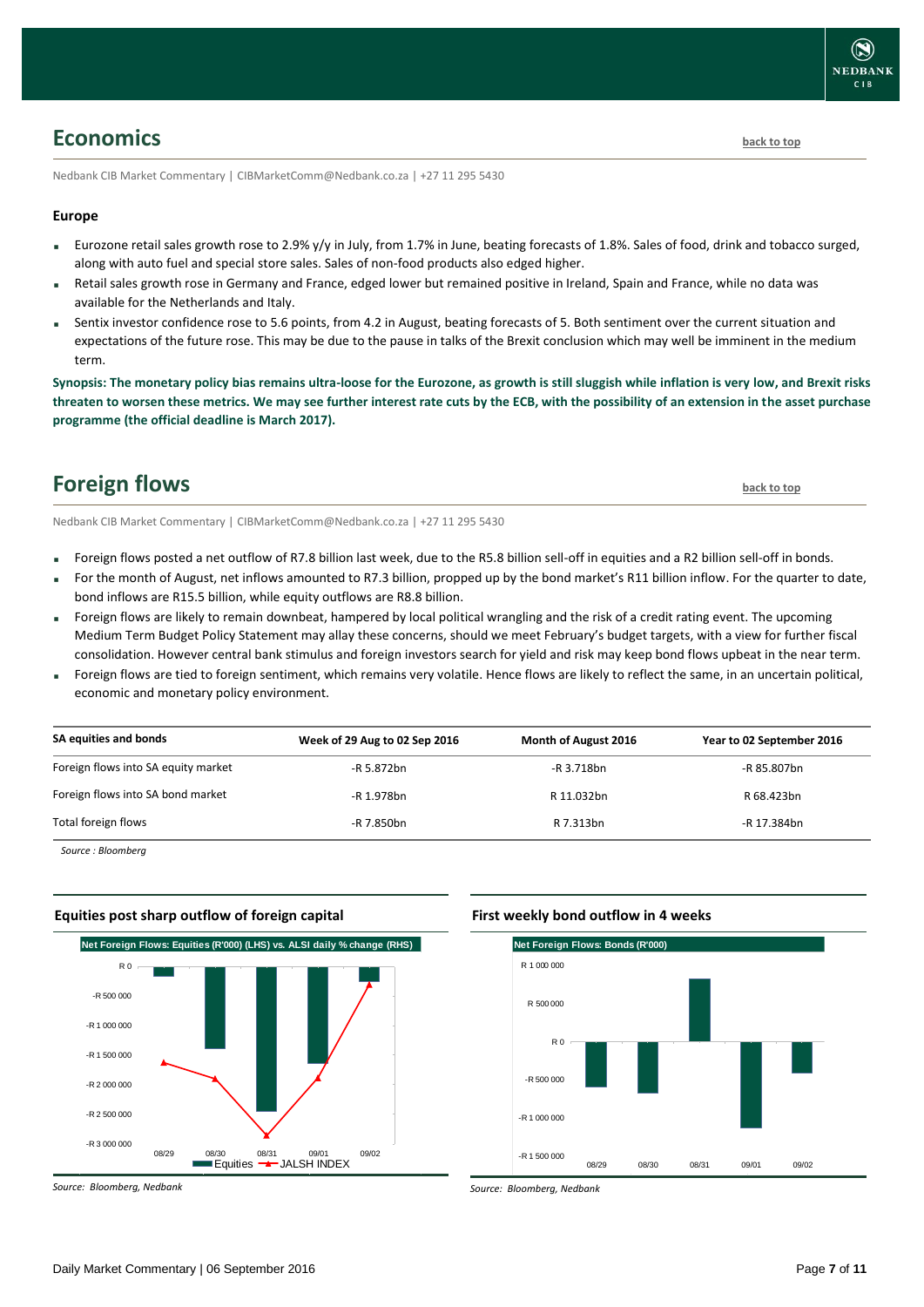# <span id="page-7-0"></span>**JSE performance [back to top](#page-0-0)**

Nedbank CIB Market Commentary | CIBMarketComm@Nedbank.co.za | +27 11 295 5430

| <b>Top40 constituents</b>             | <b>Last price</b> | %Δ<br>$-1d$ | %Δ<br><b>MTD</b> | %Δ<br><b>YTD</b> | Month<br>trend |
|---------------------------------------|-------------------|-------------|------------------|------------------|----------------|
| AGL: Anglo American Plc               | 156.19            | 0.94        | 4.47             | 126.40           | ⇑              |
| AMS: Anglo American Platinum Ltd      | 400.97            | $-4.34$     | 1.43             | 116.34           | ⇑              |
| ANG: Anglogold Ashanti Ltd            | 239.39            | $-0.98$     | $-0.16$          | 125.29           | ⊕              |
| APN: Aspen Pharmacare Holdings Lt     | 356.00            | 0.28        | 1.14             | 15.03            | ⇑              |
| BAT: Brait Se                         | 119.99            | 1.69        | 3.00             | $-27.50$         | ⇑              |
| <b>BGA: Barclays Africa Group Ltd</b> | 148.50            | $-0.10$     | $-0.27$          | 3.49             | ⇩              |
| <b>BID: Bid Corp Ltd</b>              | 280.00            | 0.72        | 3.70             |                  | 合              |
| BIL: Bhp Billiton Plc                 | 192.46            | 0.93        | 2.37             | 10.65            | ⇑              |
| BTI: British American Tobacco Plc     | 920.48            | $-1.38$     | 0.96             | 5.42             | ⇑              |
| CCO: Capital & Counties Propertie     | 55.68             | $-1.28$     | $-2.66$          | $-45.68$         | ⇩              |
| CFR : Financiere Richemont-Dep Rec    | 87.00             | 1.09        | 2.16             | $-22.04$         | ⇑              |
| CPI: Capitec Bank Holdings Ltd        | 601.64            | $-0.05$     | 3.27             | 11.71            | 合              |
| DSY: Discovery Ltd                    | 126.25            | 2.03        | 5.35             | $-5.04$          | ⇑              |
| FFA: Fortress Income Fund Ltd-A       | 16.46             | 2.55        | 0.18             | 2.36             | ✿              |
| FFB: Fortress Income Fund Ltd         | 33.62             | 0.21        | $-1.29$          | $-3.47$          | ⇩              |
| <b>FSR: Firstrand Ltd</b>             | 45.53             | 2.55        | 3.31             | 7.46             | ✿              |
| GRT : Grow thpoint Properties Ltd     | 25.25             | 0.00        | $-0.71$          | 8.70             | ⇩              |
| INL: Investec Ltd                     | 87.25             | 0.29        | 1.64             | $-20.32$         | ⇑              |
| INP: Investec Plc                     | 88.25             | 0.39        | 2.02             | -19.84           | ✿              |
| <b>ITU: Intu Properties Plc</b>       | 58.09             | $-3.02$     | $-4.30$          | $-21.42$         | ⇩              |
| MEI: Mediclinic International Plc     | 197.00            | $-0.68$     | $-0.53$          | 3.47             | ⇩              |
| MND: Mondi Ltd                        | 297.45            | $-0.22$     | 0.15             | $-3.20$          | ⇑              |
| MNP: Mondi Plc                        | 299.80            | $-0.07$     | 0.20             | $-2.82$          | ⇑              |
| MRP: Mr Price Group Ltd               | 163.01            | $-2.36$     | $-11.63$         | $-18.50$         | ⇩              |
| MTN: Mtn Group Ltd                    | 122.60            | 0.91        | 2.00             | $-7.74$          | ⇑              |
| NED: Nedbank Group Ltd                | 214.82            | 0.66        | 4.02             | 13.90            | ⇑              |
| NPN: Naspers Ltd-N Shs                | 2519.90           | 1.16        | 4.73             | 18.86            | ⇑              |
| NTC: Netcare Ltd                      | 33.76             | 0.87        | 2.77             | $-0.41$          | ⇧              |
| OML: Old Mutual Plc                   | 38.02             | $-0.58$     | 2.31             | $-8.28$          | ✿              |
| RDF: Redefine Properties Ltd          | 11.05             | 0.45        | 0.27             | 13.92            |                |
| REI: Reinet Investments Sa-Dr         | 32.54             | $-0.91$     | 1.50             | 2.07             |                |
| REM: Remgro Ltd                       | 257.31            | $-1.02$     | 2.22             | 4.93             | ✿              |
| RMH: Rmb Holdings Ltd                 | 59.30             | 0.36        | 1.02             | 6.64             | ✿              |
| RMI: Rand Merchant Investment Hol     | 42.66             | 0.47        | 2.06             | 10.20            | 合              |
| SAB : Sabmiller Plc                   | 841.34            | $-0.82$     | $-0.67$          | $-10.35$         | ⊕              |
| SBK: Standard Bank Group Ltd          | 137.22            | 1.15        | 3.06             | 20.90            | ✿              |
| SHP: Shoprite Holdings Ltd            | 189.49            | $-0.22$     | 0.53             | 32.27            | ⇑              |
| SLM: Sanlam Ltd                       | 64.51             | 0.19        | 3.25             | 6.56             | 合              |
| SNH: Steinhoff International H Nv     | 87.21             | $-1.27$     | $-1.14$          | 11.08            | ⊕              |
| SOL: Sasol Ltd                        | 374.91            | 0.76        | 1.28             | -10.61           | ✿              |
| TBS: Tiger Brands Ltd                 | 391.00            | $-0.20$     | 2.48             | 23.56            | 合              |
| VOD: Vodacom Group Ltd                | 155.20            | 0.52        | 1.48             | 1.83             | ⇮              |
| WHL: Woolw orths Holdings Ltd         | 81.10             | -0.18       | 0.57             | $-19.02$         |                |
| Source: Bloomberg & Nedbank CIB       | Time              |             | 2016/09/06 07:19 |                  |                |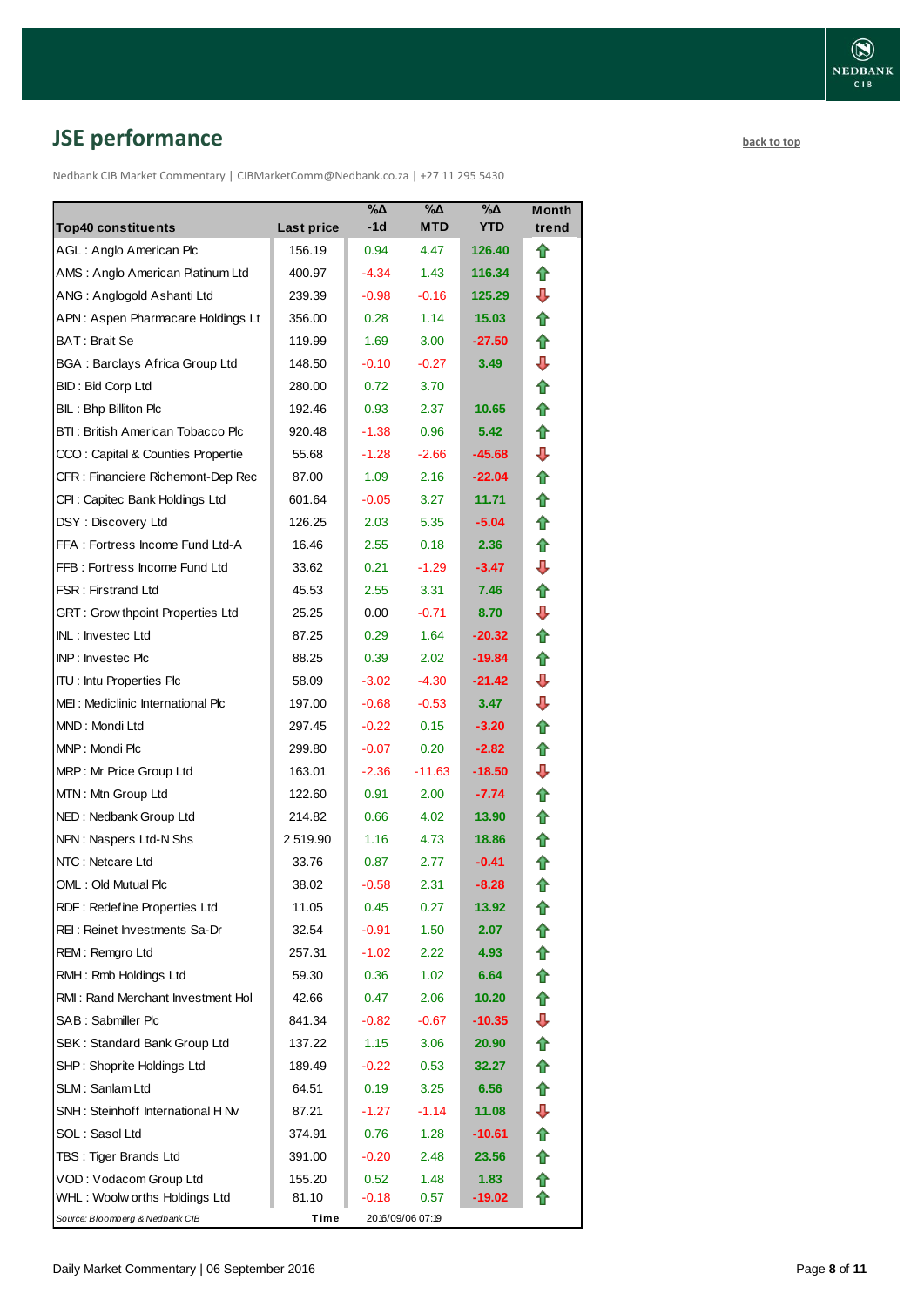# <span id="page-8-0"></span>**Last day to trade back to the contract of the contract of the contract of the contract of the contract of the contract of the contract of the contract of the contract of the contract of the contract of the contract of t**

Susan Correia | [Scorreia@Nedbankcapital.co.za](mailto:Scorreia@Nedbankcapital.co.za) | +27 11 295 8227

| Share code       | Share name                     | Dividend / interest rate                           |
|------------------|--------------------------------|----------------------------------------------------|
| 6 September 2016 |                                |                                                    |
| ABSP             | <b>ABSA Bank Ltd Prefs</b>     | dividend @ 3696.57534cps                           |
| ADH              | Advtech Ltd                    | dividend $@$ 13.5cps                               |
| <b>BGA</b>       | Barclays Africa Group Ltd      | dividend @ 460cps                                  |
| CCO              | Capital Counties Prop plc      | Dividend Option @ GBP 0.005 (rate tba on 05/09/16) |
| ABSP             | <b>ABSA Bank Ltd Prefs</b>     | dividend @ 3696.57534cps                           |
| <b>CLH</b>       | City Lodge Hotels Ltd          | dividend @ 248cps                                  |
| EMI              | Emira Prop Fund Ltd            | dividend $@$ 75.76cps                              |
| <b>EXX</b>       | <b>Exxaro Resources Ltd</b>    | dividend @ 90cps                                   |
| <b>FFA</b>       | Fortress Income Fund A         | dividend $@$ 64.45cps                              |
| <b>FFB</b>       | Fortress Income Fund B         | dividend $@$ 74.69cps                              |
| GFI              | Gold Fields Ltd                | dividend @ 50cps                                   |
| <b>MPT</b>       | Mpact Ltd                      | Dividend Option @ 30cps                            |
| <b>NED</b>       | Nedbank Group Ltd              | dividend @ 570cps                                  |
| <b>REI</b>       | Reinet Inv SCA                 | dividend @ 26.002310cps                            |
| <b>ROC</b>       | Rockcastle Global Real est Ltd | Dividend Option @ 69.912840cps                     |
| <b>SBKP</b>      | Standard Bank Group Ltd Pref   | dividend $@3.25$ cps                               |
| <b>SBPP</b>      | Standard Bank Group Ltd Pref   | dividend $@396.13cps$                              |
| <b>SHP</b>       | Shoprie Hldgs Ltd              | dividend @ 296cps                                  |

*Source: JSE*

### <span id="page-8-1"></span>**Economic calendar [back to top](#page-0-0) back to top**

Nedbank CIB Market Commentary | CIBMarketComm@Nedbank.co.za | +27 11 295 5430

| <b>Time</b> | Country Event |                                      | Period | Survey                   | Actual                   | Prior    | <b>Revised</b>           |
|-------------|---------------|--------------------------------------|--------|--------------------------|--------------------------|----------|--------------------------|
| 05-Sep      |               |                                      |        |                          |                          |          |                          |
| 10:00       | EC            | Markit Eurozone Services PMI         | Aug F  | 53.1                     | 52.8                     | 53.1     | $- -$                    |
| 10:30       | UK            | Markit/CIPS UK Services PMI          | Aug    | 50                       | 52.9                     | 47.4     | $- -$                    |
| 10:30       | EC            | Sentix Investor Confidence           | Sep    | 5                        | 5.6                      | 4.2      | $- -$                    |
| 11:00       | EC            | <b>Retail Sales YoY</b>              | Jul    | 1.90%                    | 2.90%                    | 1.60%    | 1.70%                    |
| 06-Sep      |               |                                      |        |                          |                          |          |                          |
| 08:00       | <b>GE</b>     | Factory Orders WDA YoY               | Jul    | $-0.20%$                 | $\sim$                   | $-3.10%$ | $\overline{\phantom{a}}$ |
| 11:00       | EC            | GDP SA QoQ                           | 2Q F   | 0.30%                    | $\hspace{0.05cm} -$      | 0.30%    | $- -$                    |
| 11:00       | EC            | <b>GDP SA YoY</b>                    | 2Q F   | 1.60%                    | $\overline{\phantom{a}}$ | 1.60%    | $- -$                    |
| 11:00       | EC            | Gross Fix Cap QoQ                    | 2Q     | 0.00%                    | $\hspace{0.05cm} -$      | 0.80%    | $\overline{\phantom{m}}$ |
| 11:30       | <b>SA</b>     | <b>GDP Annualized QoQ</b>            | 2Q     | 2.60%                    | $\qquad \qquad -$        | $-1.20%$ | $\qquad \qquad -$        |
| 11:30       | <b>SA</b>     | <b>GDP YoY</b>                       | 2Q     | 0.60%                    | $\hspace{0.05cm} \cdots$ | $-0.20%$ |                          |
| 15:45       | US            | Markit US Services PMI               | Aug F  | 51.1                     | $\overline{\phantom{m}}$ | 50.9     | --                       |
| 16:00       | US            | Labor Market Conditions Index Change | Aug    | $\overline{\phantom{m}}$ | --                       | 1        | $-$                      |

*Source: Bloomberg*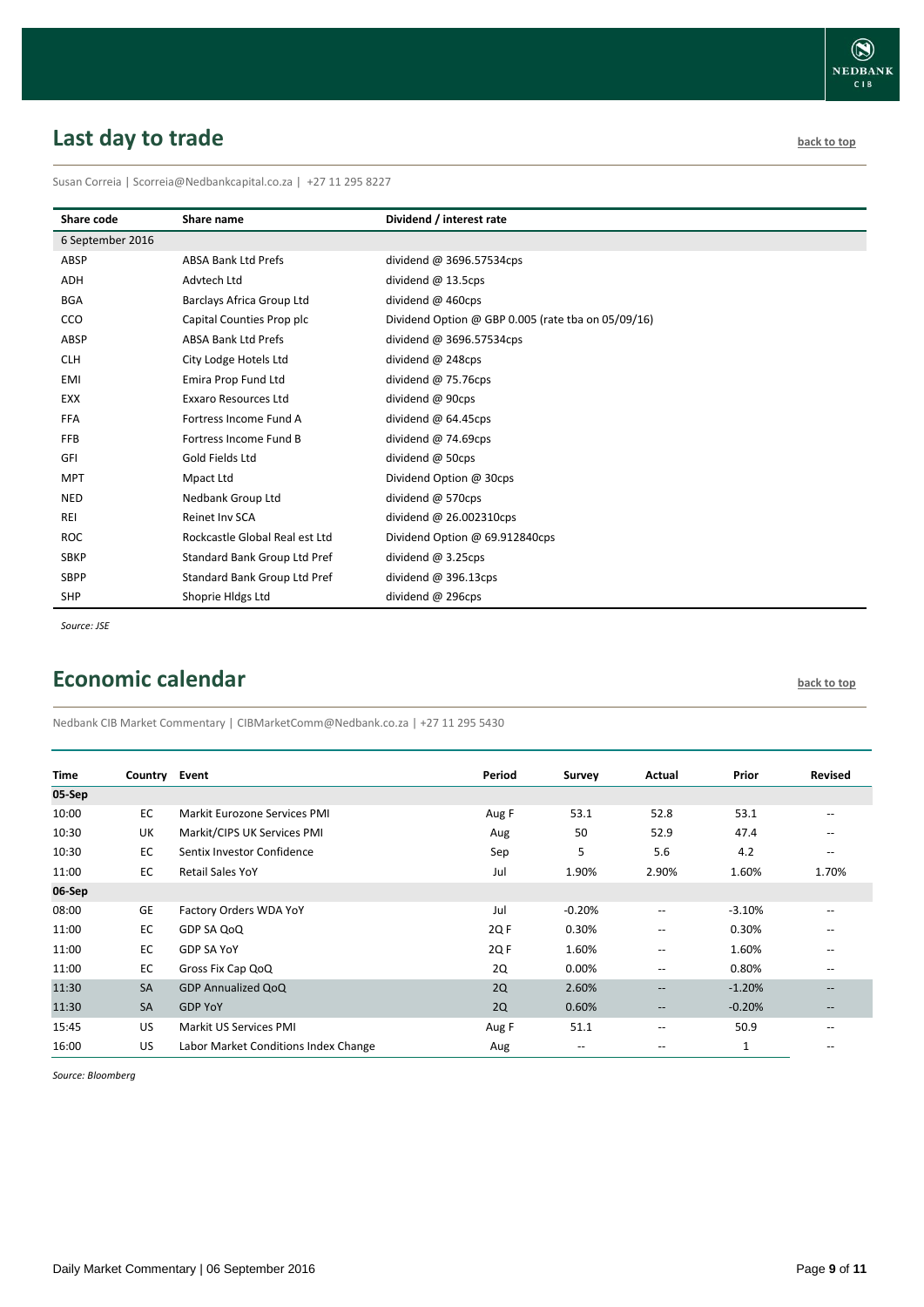### <span id="page-9-0"></span>**Contacts**

**Head: Strategic Research Mohammed Yaseen Nalla, CFA** (011) 295 5430

**ALM Portfolio Management** (011) 535 4042

**Equities Sales and Distribution** (011) 535 4030/31

**Forex Institutional Sales Desk** (011) 535 4005

**Interest Rate Swaps & FRA's Trading** (011) 535 4004

**Money Market Institutional Sales Desk** (011) 535 4008

**Treasury: Economic Analyst Reezwana Sumad** (011) 294 1753

**Bond Trading** (011) 535 4021

**Forex Business Banking Sales Desk** (011) 535 4003

**Forex Retail Sales Desk** (011) 535 4020

**Money Market Business Banking Sales Desk** (011) 535 4006

**Non Soft & Soft Commodities Trading** (011) 535 4038

**Credit Derivatives**  (011) 535 4047

**Forex Corporate Sales Desk** JHB (011) 535 4002; DBN (031) 327 3000; CTN (021) 413 9300

**Inflation Trading** (011) 535 4026

**Money Market Corporate Sales Desk** JHB (011) 535 4007; DBN (031) 327 3000; CTN (021) 413 9300

**Preference shares desk** (011) 535 4072